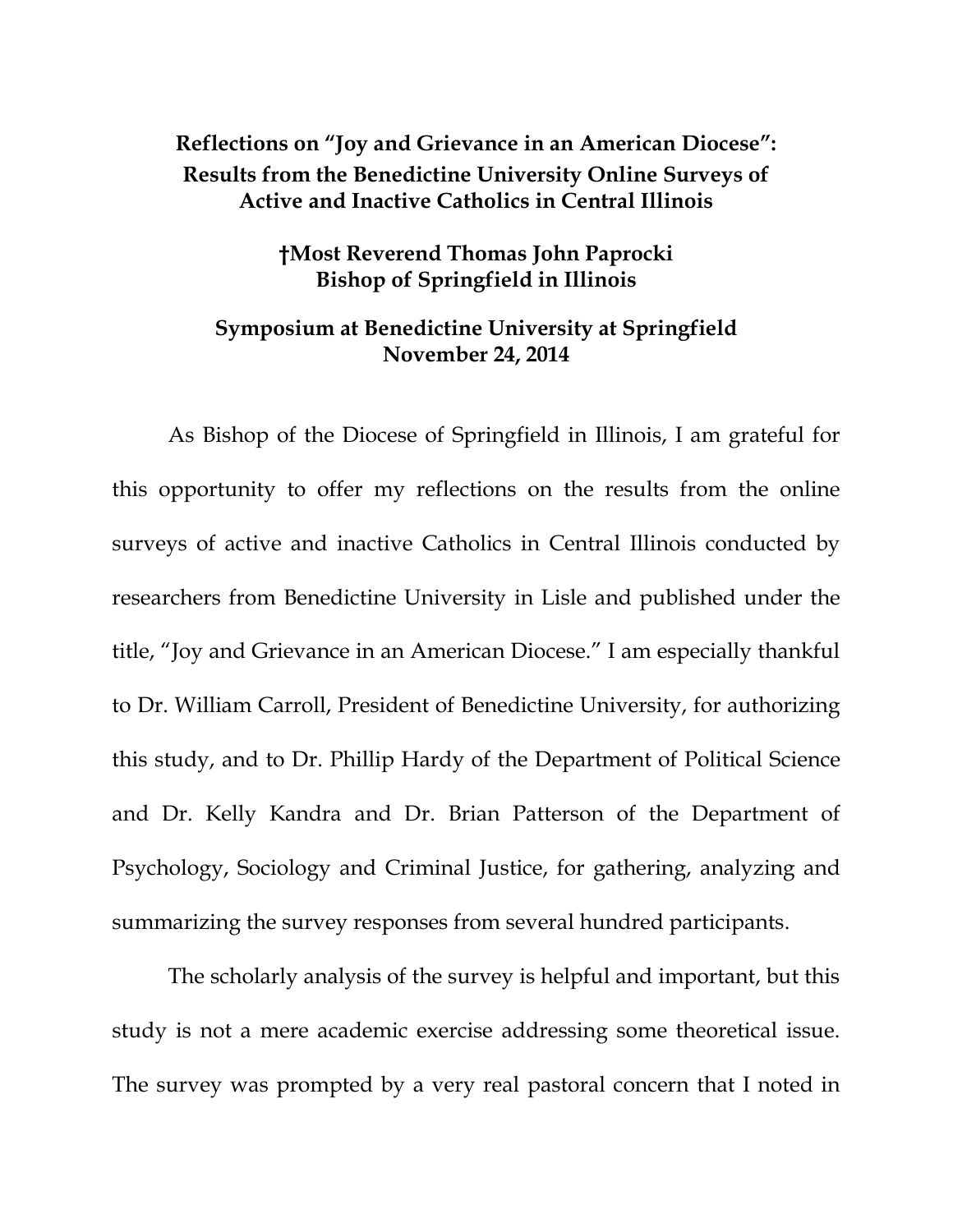our diocese's 2011 "October Count," which reported a 30 percent decline in attendance at weekend Mass over a fifteen year period since 1996. At the same time, some parishes in the Diocese of Springfield in Illinois experienced no change in attendance and others experienced an increase of as much as 82 percent. So some parishes were growing while others were diminishing in numbers.

The census is conducted annually by Catholic dioceses nationwide during the month of October to assess how many Catholics are active or inactive in their local parishes. But the "October Count" only tells us how many people are coming to church, not why they come or don't come. So a real desire to get to the motivation behind the numbers of the 2011 information led me to ask Dr. Carroll if Benedictine University would help to develop a strategy to dig deeper to find the underlying reasons and causes for the attrition in attendance at some parishes and growth in others. Thus I thought it was essential to hear not only from those who have stopped attending Mass, but also to hear from those who do attend regularly to find out what draws them and keeps them coming to church. If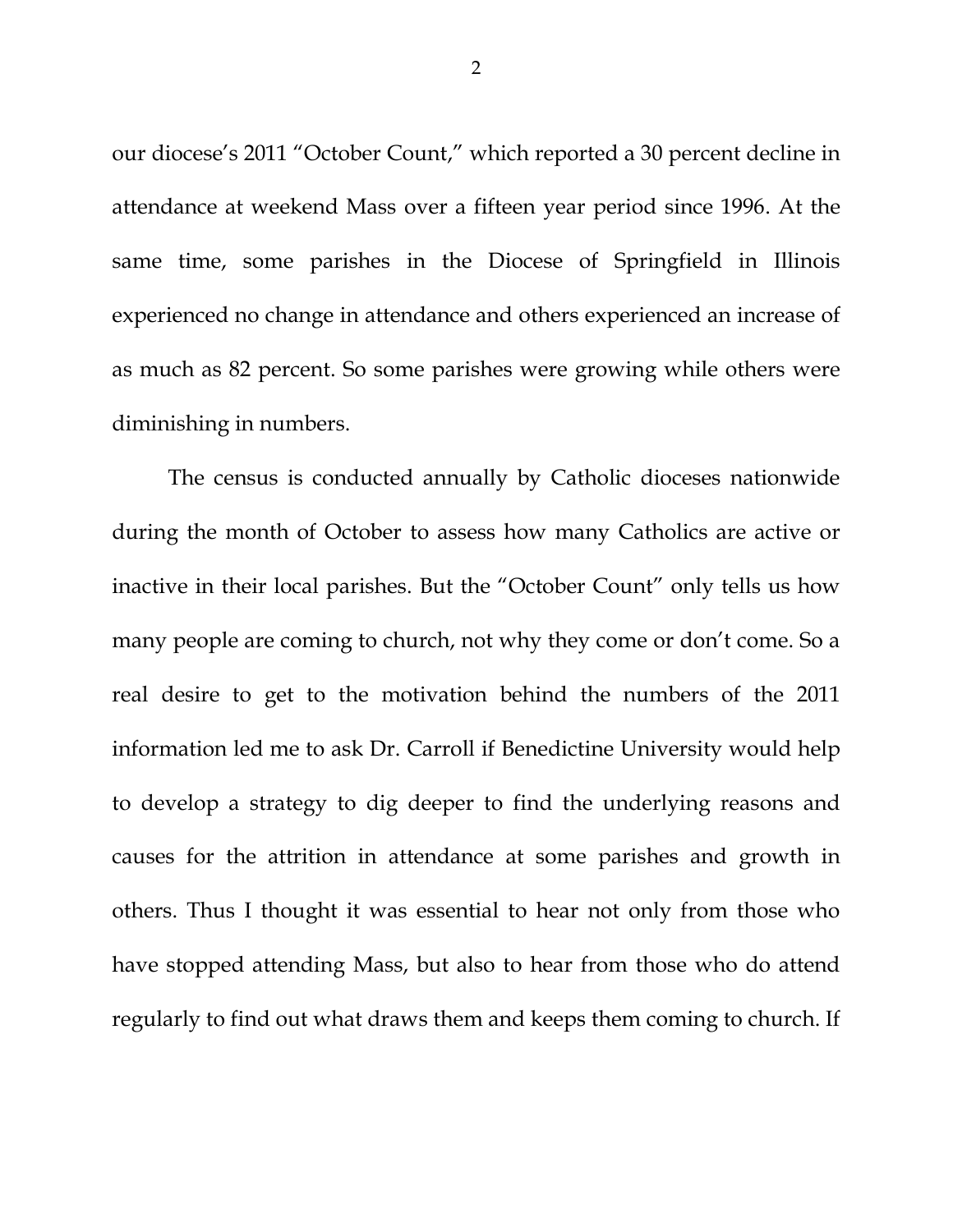we are doing something right for some people, that should help us learn what we need to do to bring back those who have drifted away.

Now that we have the results and analysis of the active and inactive surveys, it is essential that you hear from me as the Bishop of this diocese, since it is up to me, with the cooperation and collaboration of the clergy, consecrated religious and lay leaders of our diocese and parishes, to learn from these findings and then do something to make a positive difference for the future of this local church in central Illinois.

At the outset, I note that respondents of both the active and inactive surveys mentioned that they disagreed or were at least troubled by some Church doctrines. A facile but inadequate answer to this finding would be that if the Church changed these doctrines, more people would join or return to the Catholic Church. Such an approach might seem easy enough for the Pope and Bishops simply to revise or revoke controversial teachings that people find hard to accept. But this approach is inadequate for several reasons. It is illusory to think that relaxing the demands of the Gospel will have a magnetic effect. Some denominations have tried this approach with less than favorable results. Even if this approach were shown to be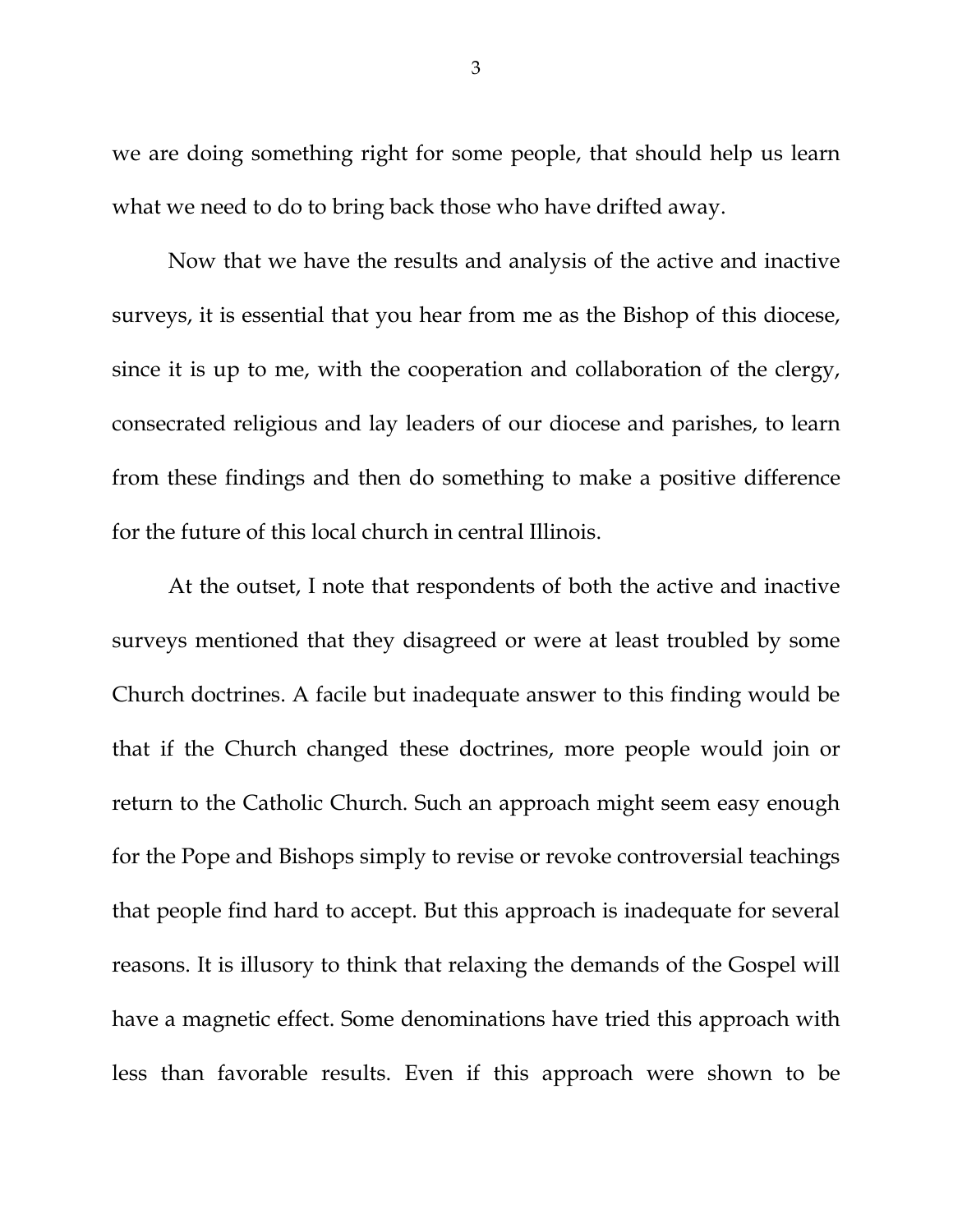effective, the problem is that the Church is not free to change doctrines that come from divine law as established by God or were instituted by Jesus Christ as found in Sacred Scripture.

Jesus Himself provides examples of the proper response to those who find it hard to accept difficult teachings. In the Gospel of Saint John, Jesus tells His disciples that they will have no life in them if they do not "eat the flesh of the Son of Man and drink His blood" (John 6:53). "After hearing His words, many of the disciples remarked, 'This sort of talk is hard to endure! How can anyone take it seriously?' . . . From this time on, many of His disciples broke away and would not remain in His company any longer" (John 6:60, 66).

Similarly, the story of Jesus and the rich young man appears in the Gospels of Matthew, Mark and Luke. After Jesus tells the young man that, if he seeks perfection, he should sell his possessions and give to the poor, we are told that "the young man went away sad, for his possessions were many" (Matthew 19:16–30; cf. Mark 10:17–31 and Luke 18:18–30).

Notice in these examples that Jesus did not run after these people and offer to soften these challenging demands of the Gospel in order to try to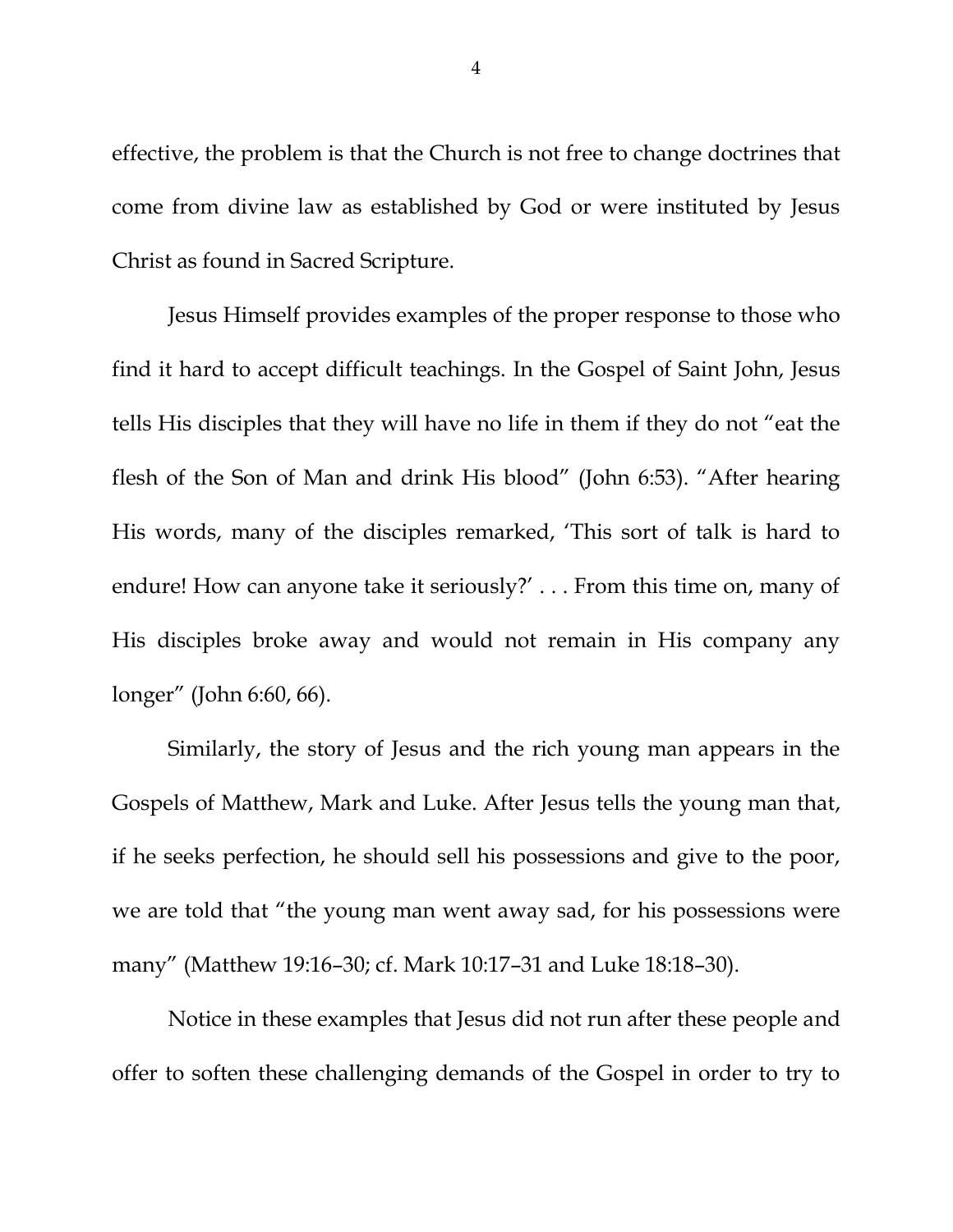win them back. After telling His disciples how hard it is to enter the kingdom of God, Jesus assures them that they can be saved through God's grace, saying, "For man it is impossible, but for God all things are possible" (Matthew 19:26).

My point here is not that we should just shrug our shoulders when people walk away from Jesus and the Church He founded. Their departure is indeed troubling and a cause for sadness, but God gives everyone the freedom to make this choice. The challenge for us in the Church is to make sure that we are presenting these teachings in ways that are clear and accurate so that they can be properly understood. Some people are rejecting what they think the Church teaches, but which in fact may be a false understanding. Other times they do not know the reasons that underlie Church doctrine. We need to do a better job of explaining not only what the Church teaches, but why.

Saying that we are not free to change doctrines of divine law does not mean that there is nothing we can do to bring back Catholics who have left the practice of their faith. Indeed, there is much that we can and must do.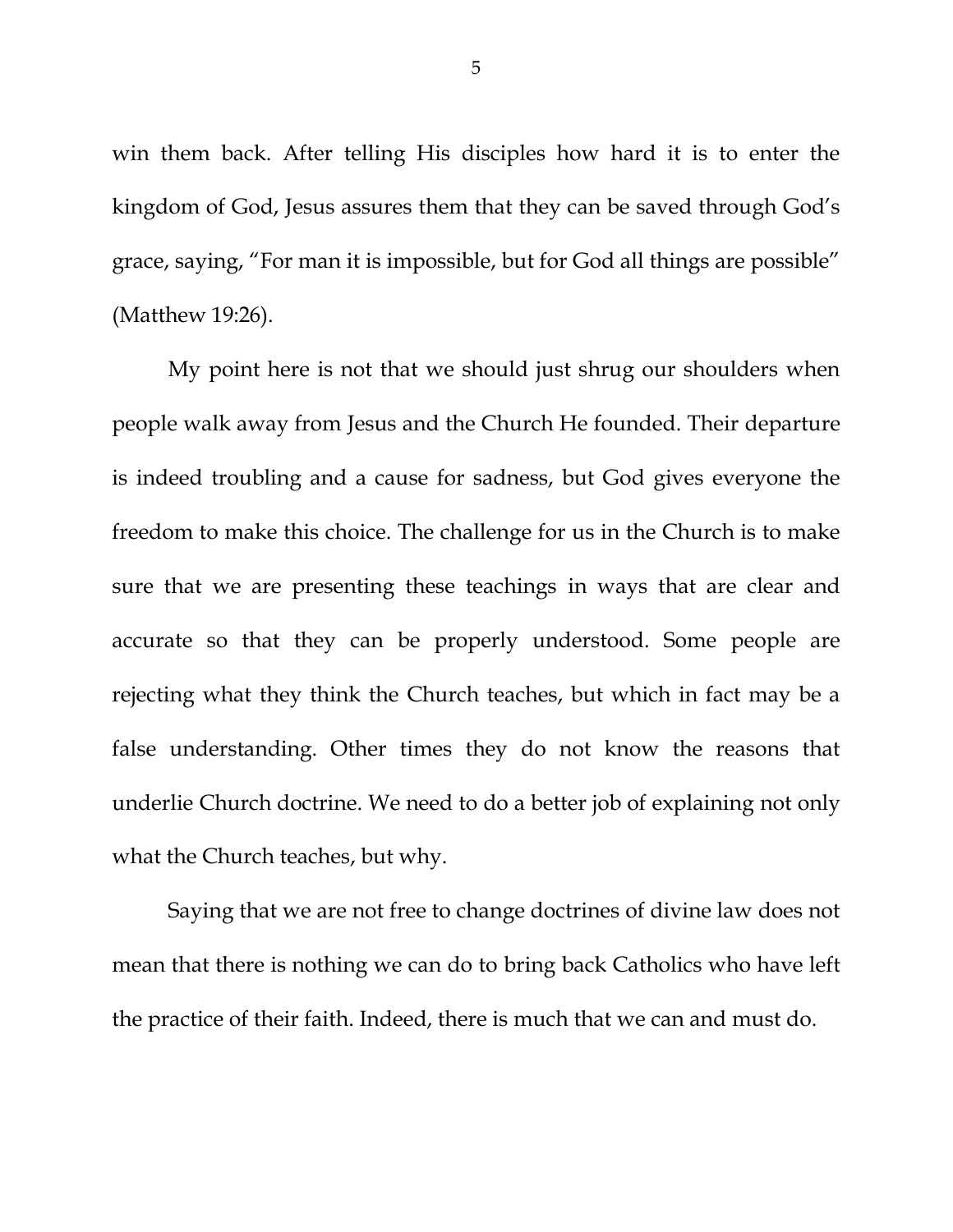In looking at the results of the two surveys taken together, often the very reasons why some people have willingly chosen to separate themselves from the Catholic Church are the same reasons why others willingly remain within the Catholic Church. For example, 34 percent of those who have left the Church cited the Church's opposition to abortion as one of the reasons why they left, $1$  while 91 percent of active Catholics said they agreed with the Church's opposition to abortion. 2

Some responses are outright contradictory. One open-ended response said, "Liturgy without music is like going to the gym and not exercising."<sup>3</sup> The very next response says, "I am 73 and was used to a silent Mass."<sup>4</sup> This proves the adage that you can't please all of the people all of the time!

A sense of community or lack of it was a prominent factor mentioned both by active and inactive Catholics. Most of the active Catholic respondents indicated that a "sense of community was the most important reason why they attend their parish and what they most liked about their parish."<sup>5</sup> Conversely, one of the main reasons "why individuals stopped attending Mass or distanced themselves was a lack of connection to the Catholic Church."<sup>6</sup> Thus, we need to make sure that our parishes are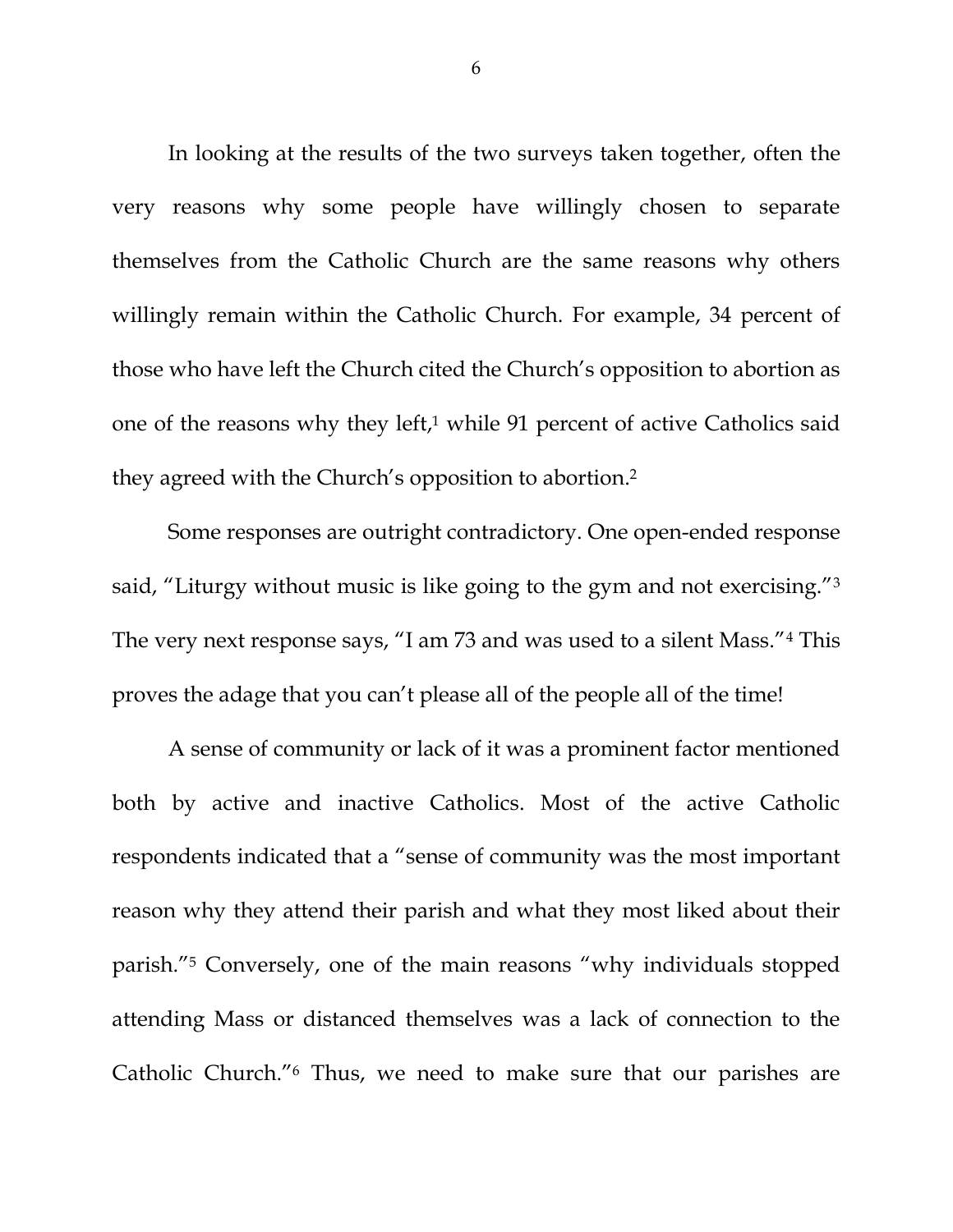inviting communities where people feel a sense of connection and companionship as we walk our journey of faith.

For active Catholics, there were some who value the school associated with their parish as their most important reason for attending.<sup>7</sup> For others, it is the physical beauty of their church that they like they most.<sup>8</sup> Many respondents indicated that the "sacraments, especially the Eucharist," were "especially important to their Catholic beliefs of practices."<sup>9</sup> Yet, the Mass was cited by only 68 out of 693 responses (9.8%) of what parishioners liked most about their parish.<sup>10</sup> The instruction given by Jesus to the Apostles at the Last Supper was clear and straightforward: "Do this in remembrance of me" (Luke 22:19). We need to celebrate Mass with sufficient preparation and reverence with full participation so that the Christian faithful can truly appreciate the Eucharist as "the source and summit of the Christian life."<sup>11</sup>

In this regard, the most compelling reasons for going to church in my opinion were expressed in these open-ended responses: "I attend to serve Jesus and the people. I attend to be close to Jesus, and partake of the Eucharist. I go to honor God as he has commanded. I enjoy the people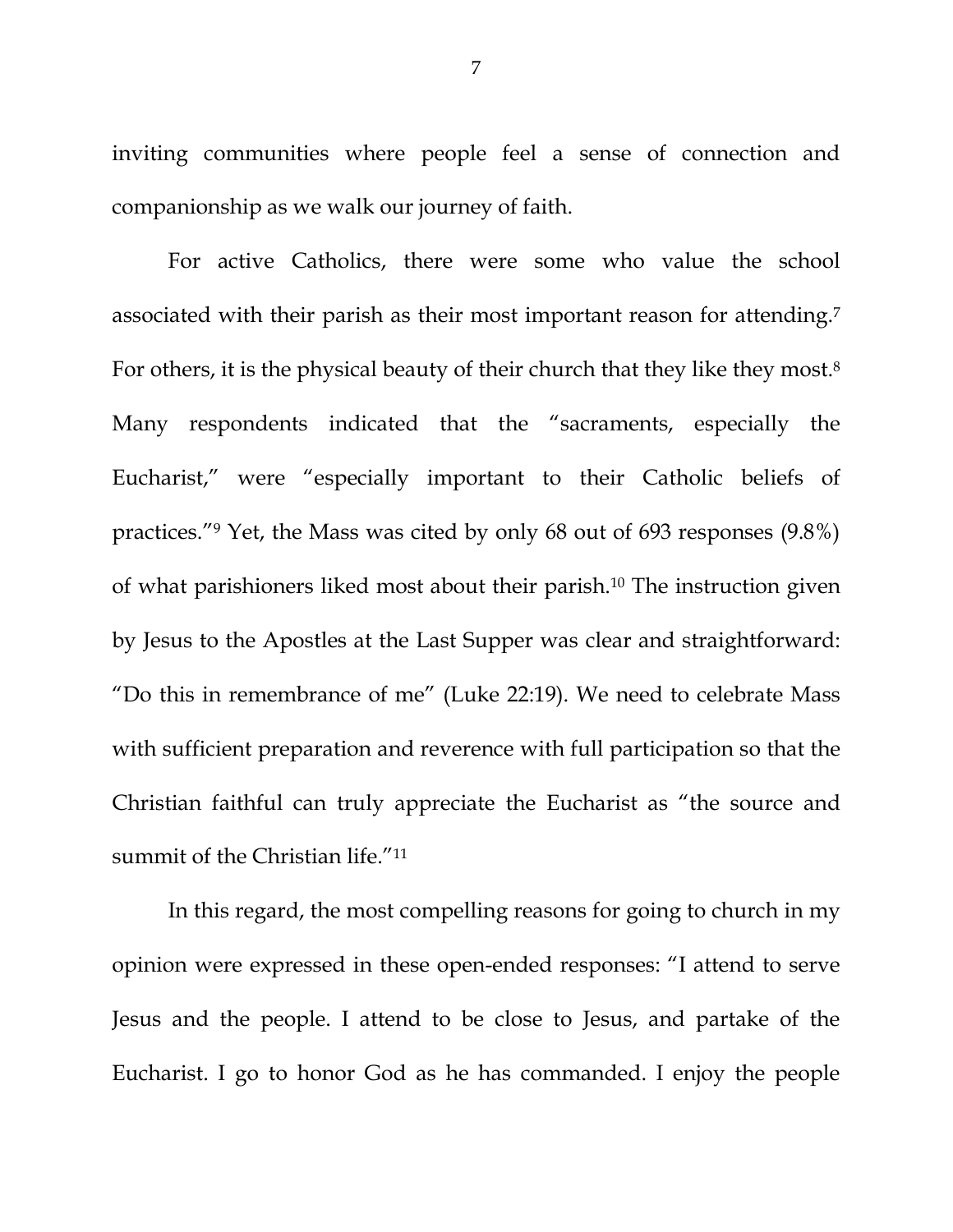around me, I go to be inspired throughout the week."<sup>12</sup> "I love God and I can't imagine not wanting to spend time with Him in his house of worship."<sup>13</sup>

The role of the parish priest in attracting or alienating churchgoers was also mentioned in both surveys. This is not just a matter of giving good homilies, although that certainly is important. The most important quality for a parish priest is for people to know and feel that he loves and cares for them. This does not mean that he never challenges them, but even when he is calling them to higher ideals and a virtuous life, he does so in a way that communicates his concern for their true and lasting happiness.

Scandals in the Church were cited as one of the major reasons why respondents stopped attending Mass or distanced themselves from the Catholic Church.<sup>14</sup> There are no excuses for inexcusable behavior. On behalf of the Catholic Church in the Diocese of Springfield in Illinois, I sincerely apologize for the sexual abuse of minors, misappropriation of parish funds, acts of racial discrimination and other serious sins committed by priests and other Church personnel that have harmed the people of God. I am truly sorry that bishops and other leaders in the Church did not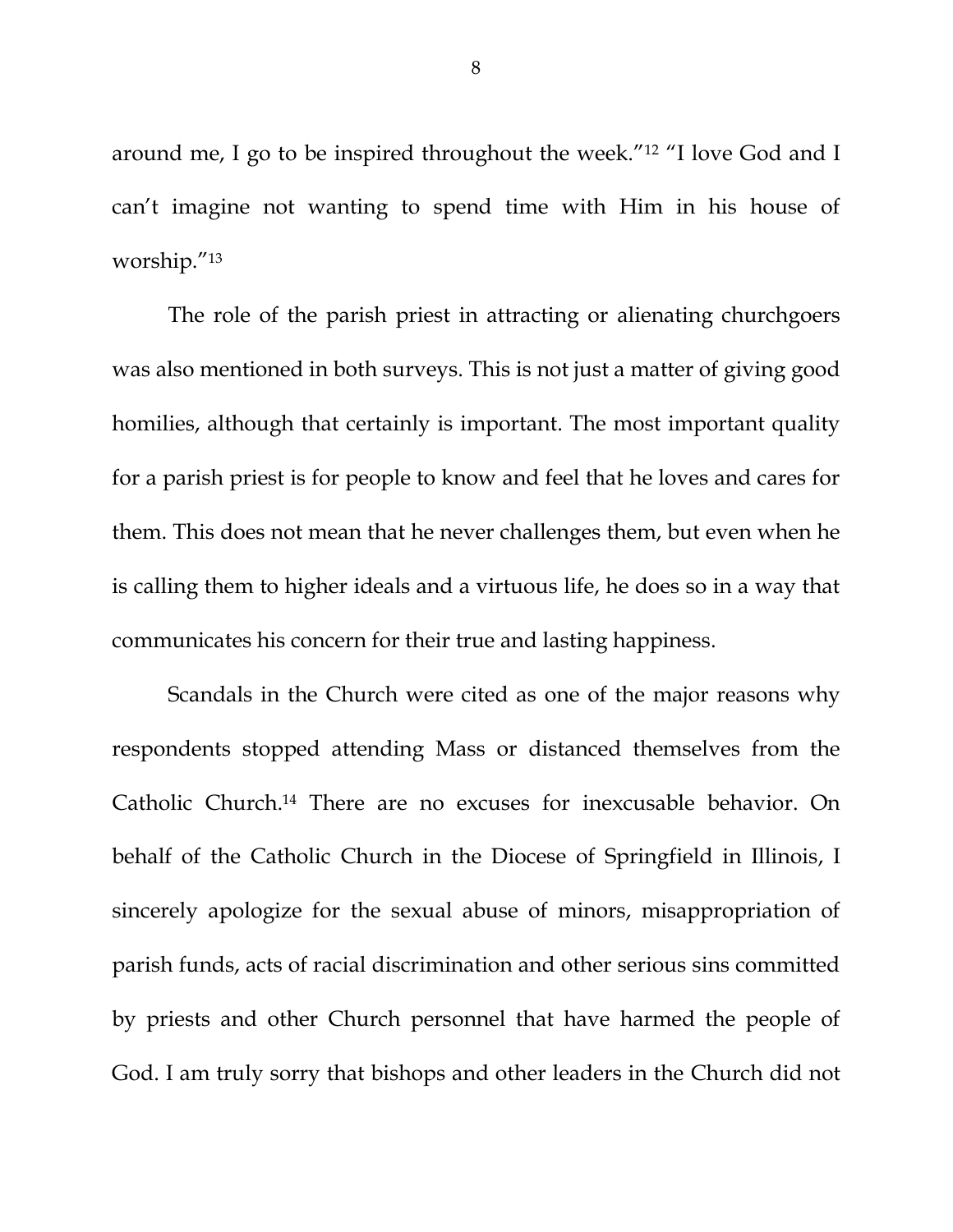always address these problems adequately or appropriately. For the past several years, our diocese has vigorously implemented the *Charter for the Protection of Children and Young People* established by the United States Conference of Catholic Bishops in 2002. I pledge to continue these efforts diligently. In this regard, I am pleased to report that an on-site audit conducted by the outside firm of StoneBridge Business Partners from New York earlier this month found the Diocese of Springfield in Illinois to be "compliant with all audited Articles within the *Charter for the Protection of Children and Young People* for the 2013/2014 audit period."<sup>15</sup>

Another factor frequently mentioned by those who no longer attend Mass is that "Catholic Church attendance did not feed" their faith.<sup>16</sup> This is perplexing in that Catholic doctrine teaches that we receive the Body and Blood of Christ in Holy Communion. Indeed, "Spiritual fulfillment/ growth" was the second-most frequently cited factor (after a sense of community) among the most important reasons given for parish attendance.<sup>17</sup> Ironically and in contrast to those who felt the Catholic Church was too demanding, some who have joined other Christian denominations think that Catholics should be more committed disciples,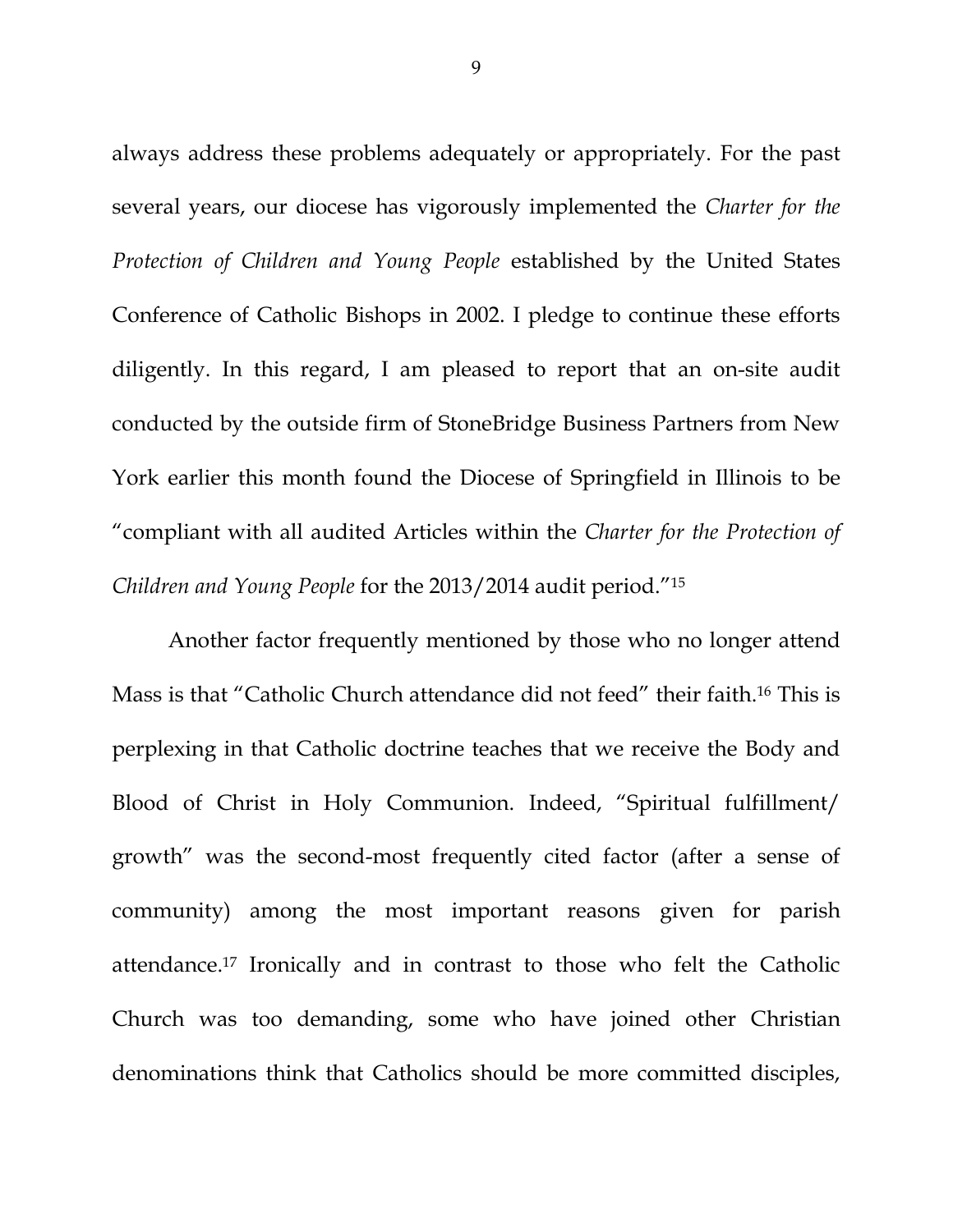"conducting themselves as a New Testament Church, encouraging all to read the Bible."<sup>18</sup> We are a Church of sinners saved by Christ, but we must never tire of seeking to become more virtuous and dedicated disciples of Jesus.

Bringing disaffected Catholics back to the Church will not be easy, but we must not shrink from this challenge. In this regard, we have begun to take some important steps to address this task. This past September, our Convocation of Priests addressed the topic of "Strategic Planning for Growth in the Church." Professor Charles Bamford of the University of Notre Dame's Mendoza School of Business spoke on this topic, offering a strategy of resource-based analysis that has proved successful in both the business world and the not-for-profit sector. He was followed by Father Robert Spitzer, a Jesuit priest who spoke on "Building a Culture of Growth in the Church."

Just last week, our Diocesan Adult Enrichment Conference on the topic of "Growing Communities of Faith," addressed two important elements of the work of evangelization: First, that as communities of missionary disciples, we are called to grow in our faith in Jesus Christ and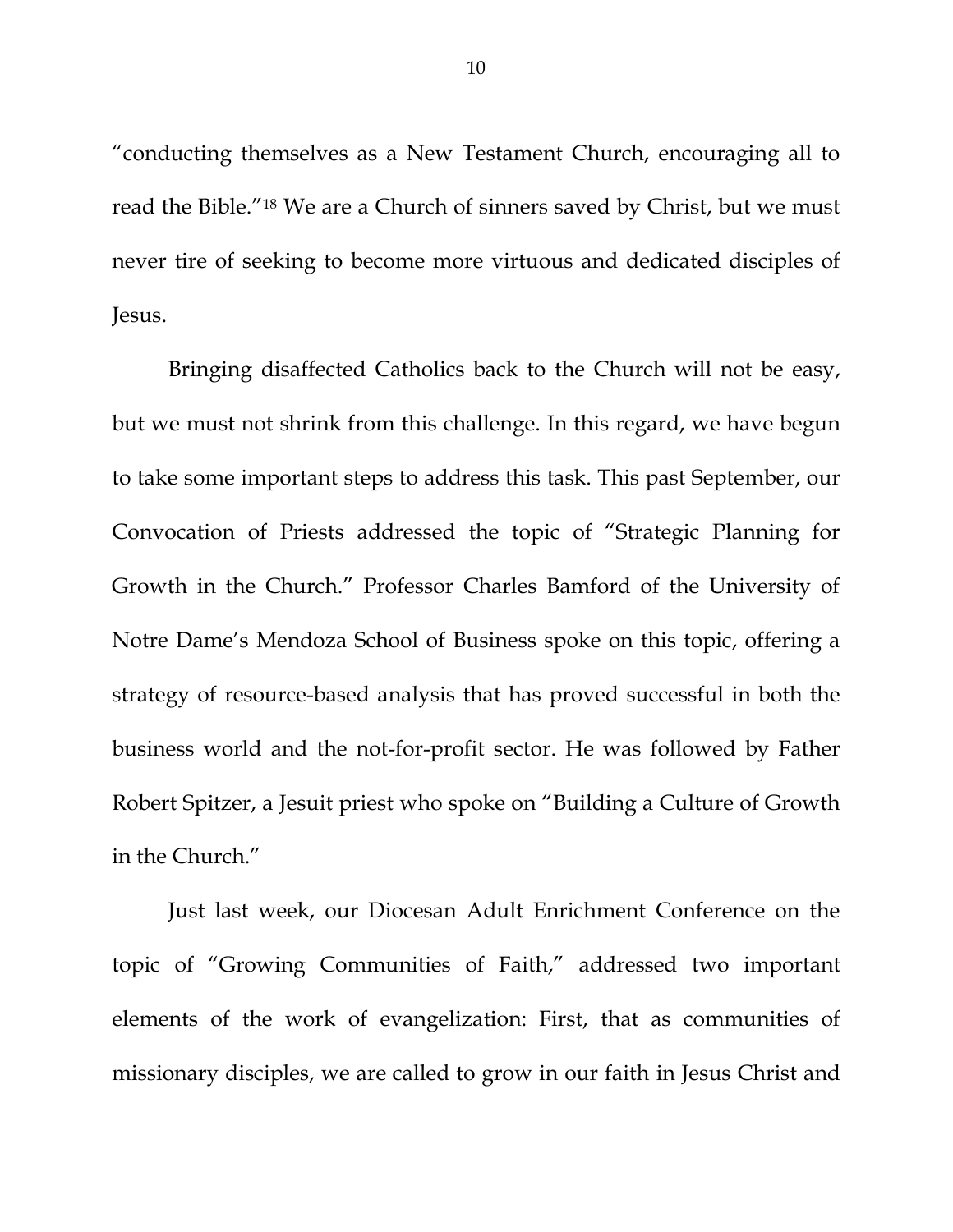conform our lives to his example and teachings. Second, we recognize the call to "make disciples of all nations" and add to the Body of Christ by reaching out to others.

My next pastoral letter, on "Building a Culture of Growth in the Church," will outline a vision and a strategy for the Church to grow qualitatively by deepening the faith of individuals and the commitment of the community, and quantitatively by increasing the number of active practicing Catholics.

In conclusion, I note that the 2013 October Count indicated a 1.5 percent increase in Mass attendance, marking the first increase since 2000! While that may seem small, it is significant in that it breaks a negative trend. In the past four years, we have also doubled the number of seminarians studying to become priests for our diocese! So I am encouraged by these hopeful signs that, with the help of God's grace, we can rebuild and renew a community of dedicated and intentional disciples of Jesus Christ, always grateful for God's gifts as faithful stewards of His beautiful creation!

May God give us this grace. Amen.